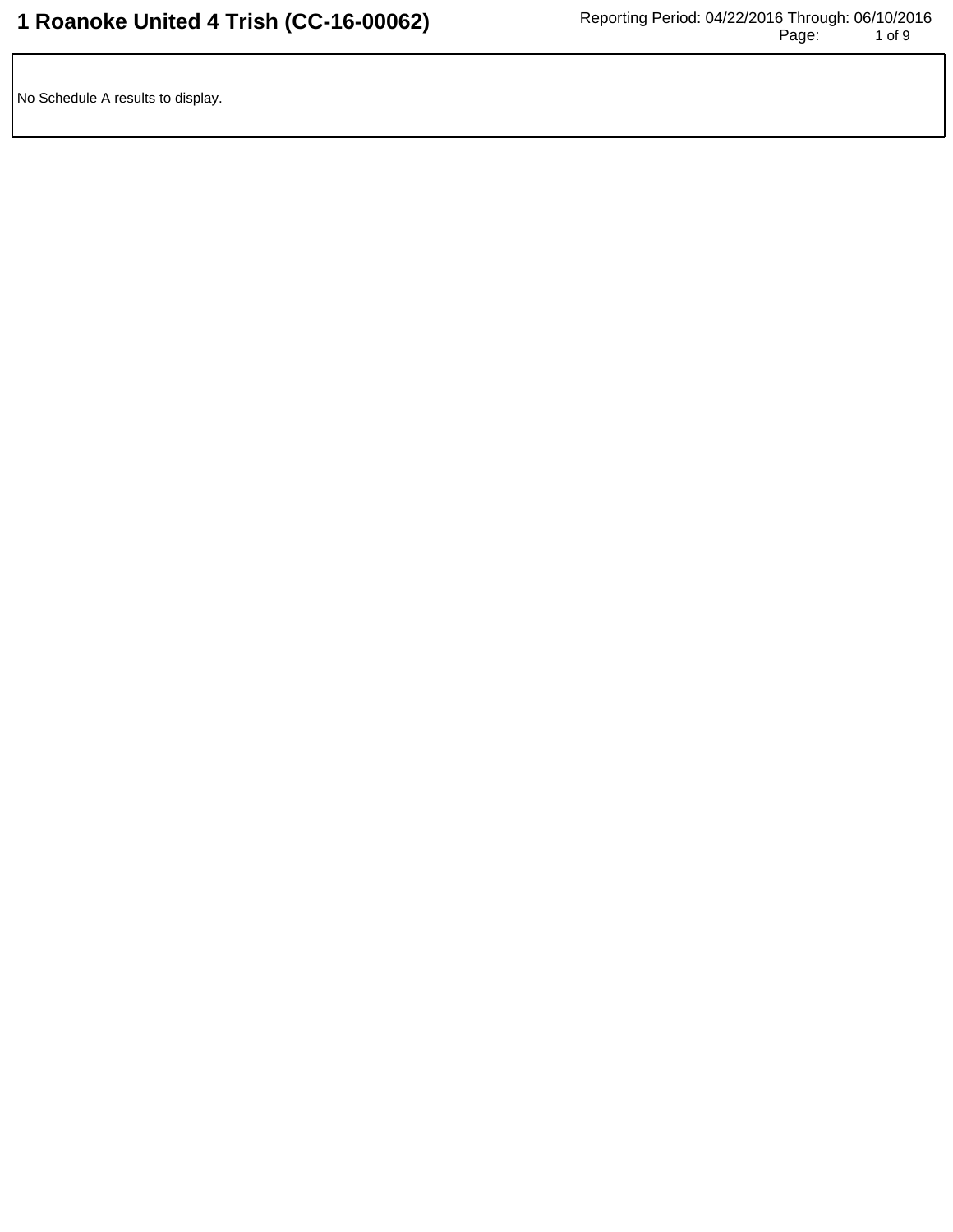No Schedule B results to display.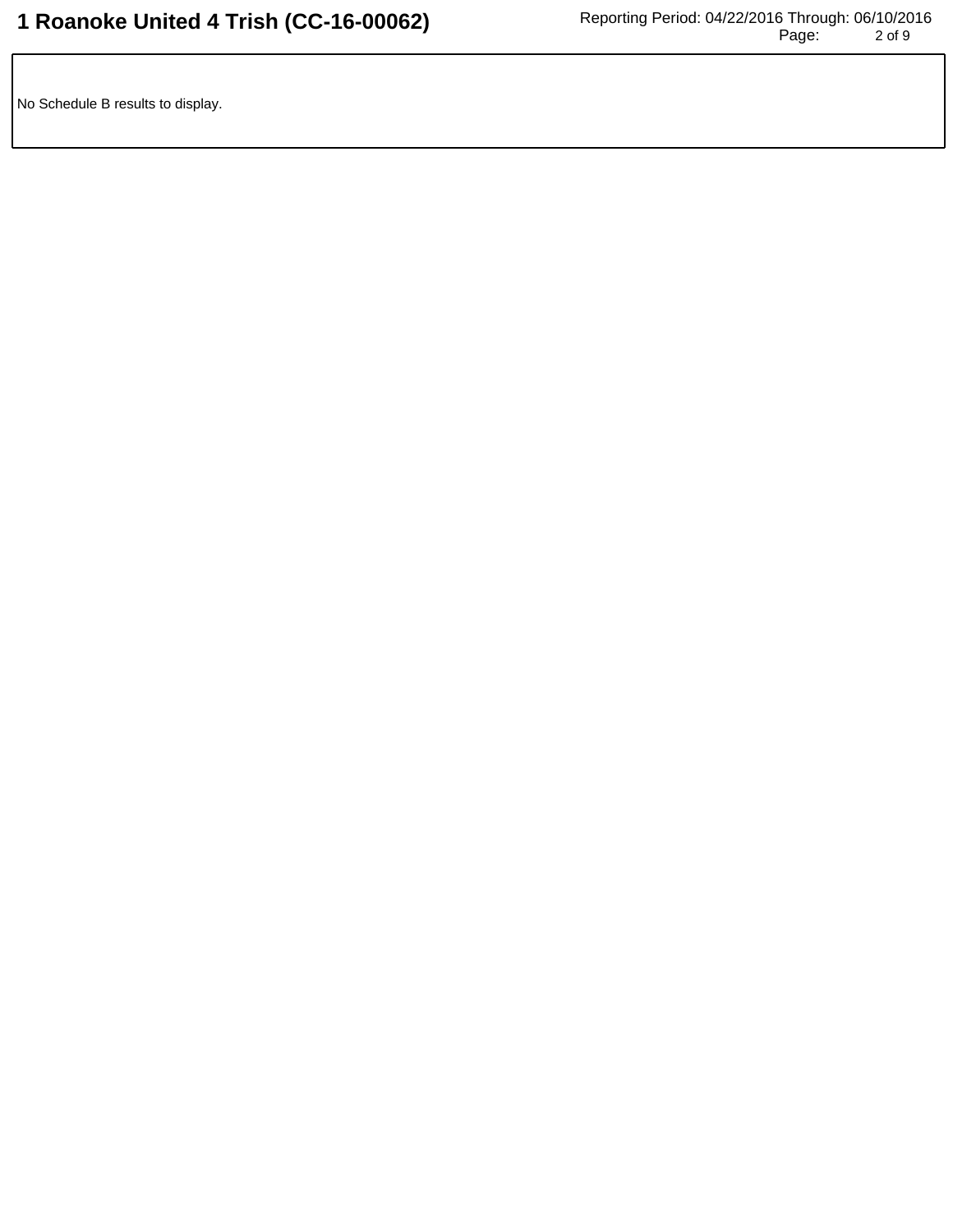No Schedule C results to display.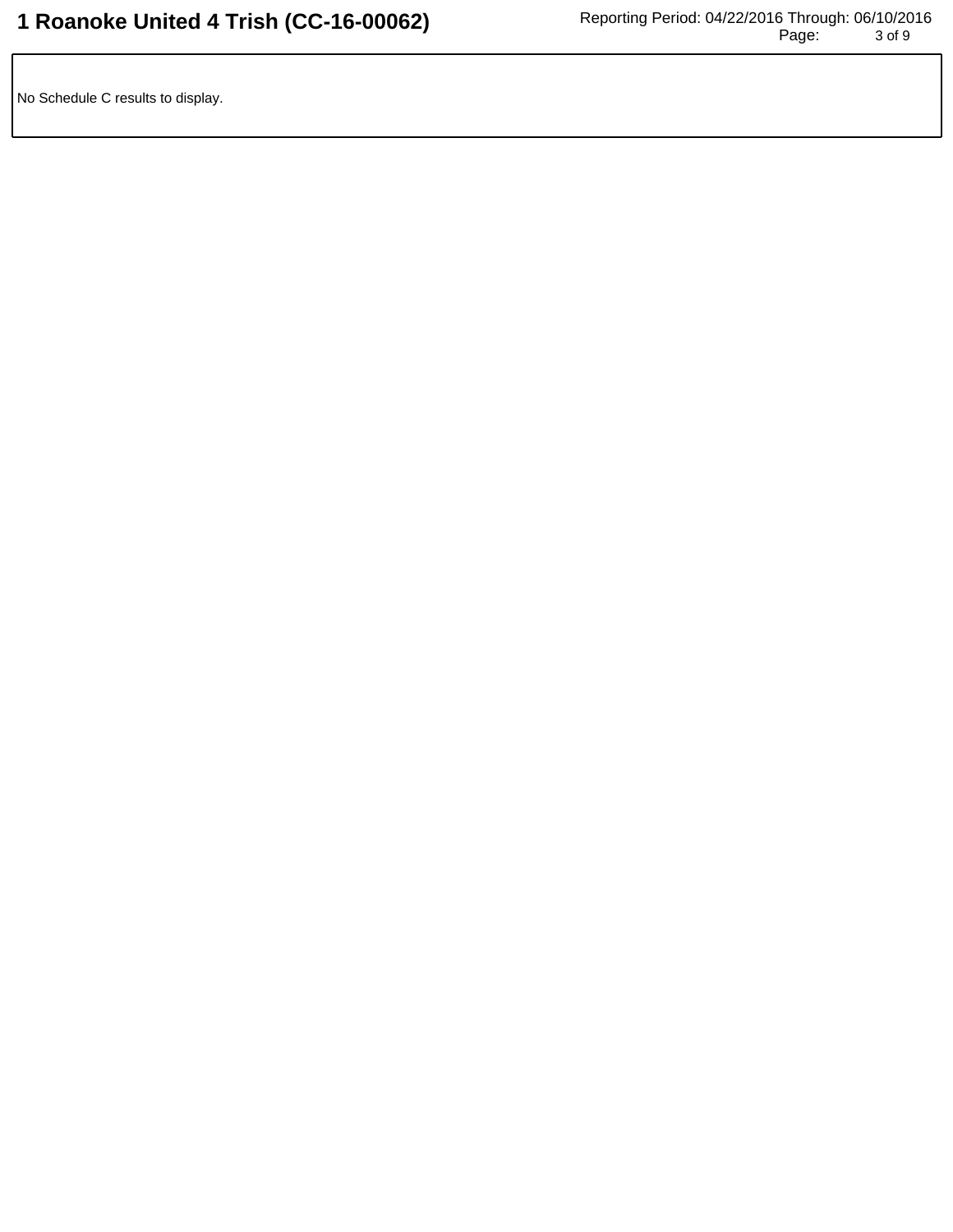| No Schedule D results to display. |  |
|-----------------------------------|--|
|                                   |  |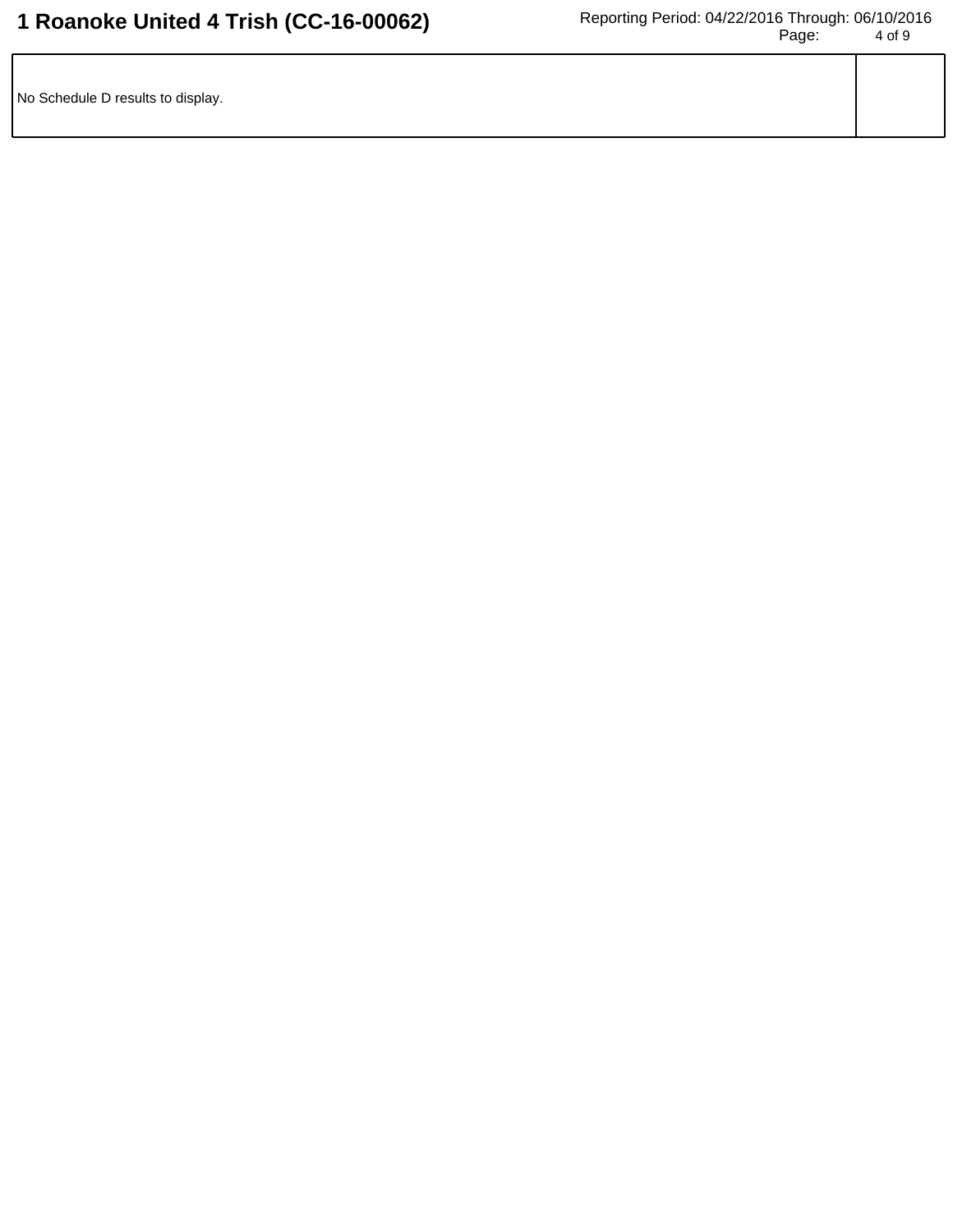| No Schedule E-1 results to display. |  |
|-------------------------------------|--|
|                                     |  |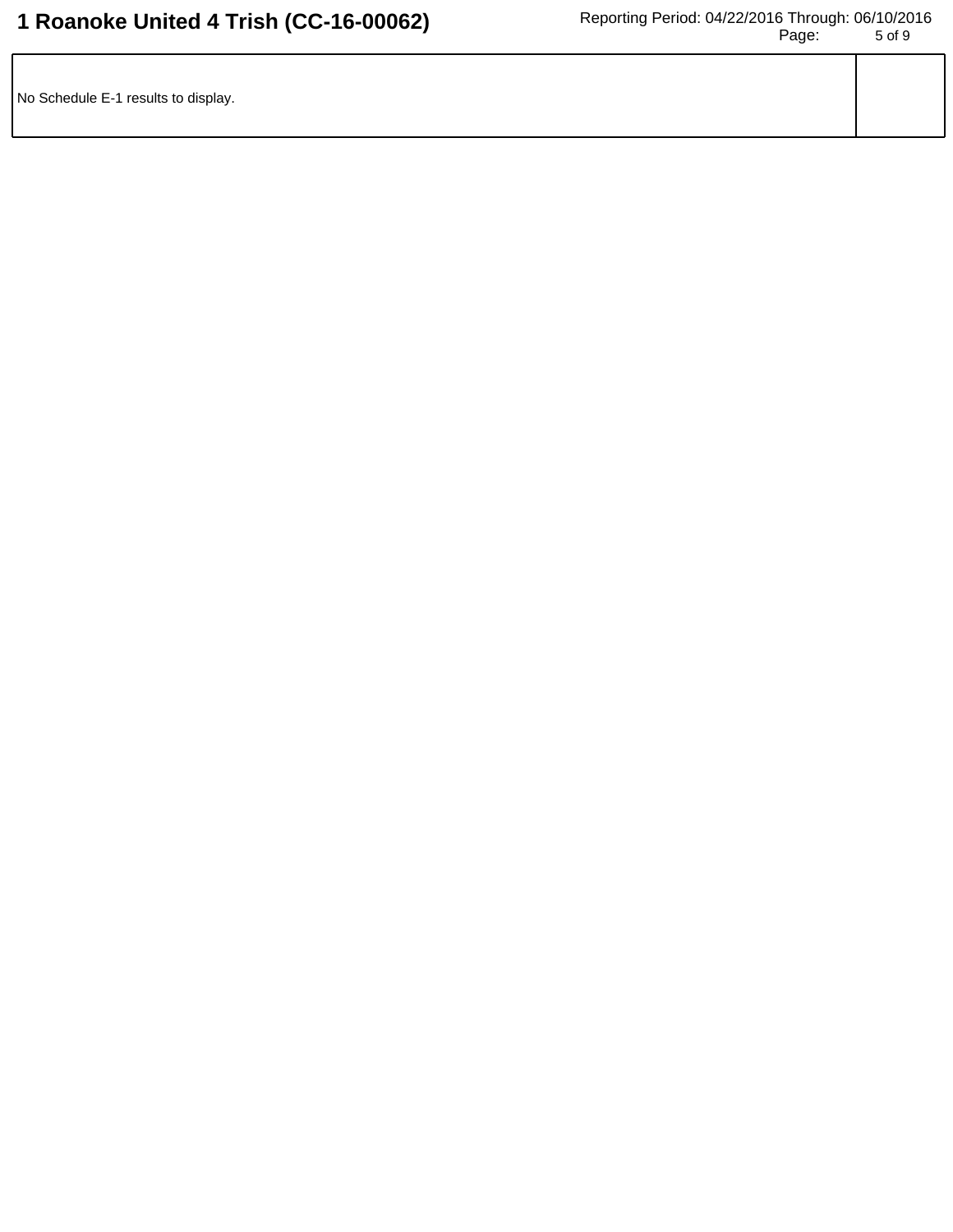| Schedule E: Itemization of Loans Repaid<br>Name and Address of Lender | Name and Address of Co-Borrower | Date<br>Received | Amount<br>Repaid this<br><b>Period</b> | Remaining<br>Loan<br>Balance |
|-----------------------------------------------------------------------|---------------------------------|------------------|----------------------------------------|------------------------------|
| Patricia, White-Boyd<br>2508 round top rd nw<br>roanoke, VA 24012     |                                 | 06/01/2016       | \$3,820.30                             | \$79.70                      |
| <b>Total This Period</b>                                              |                                 |                  |                                        |                              |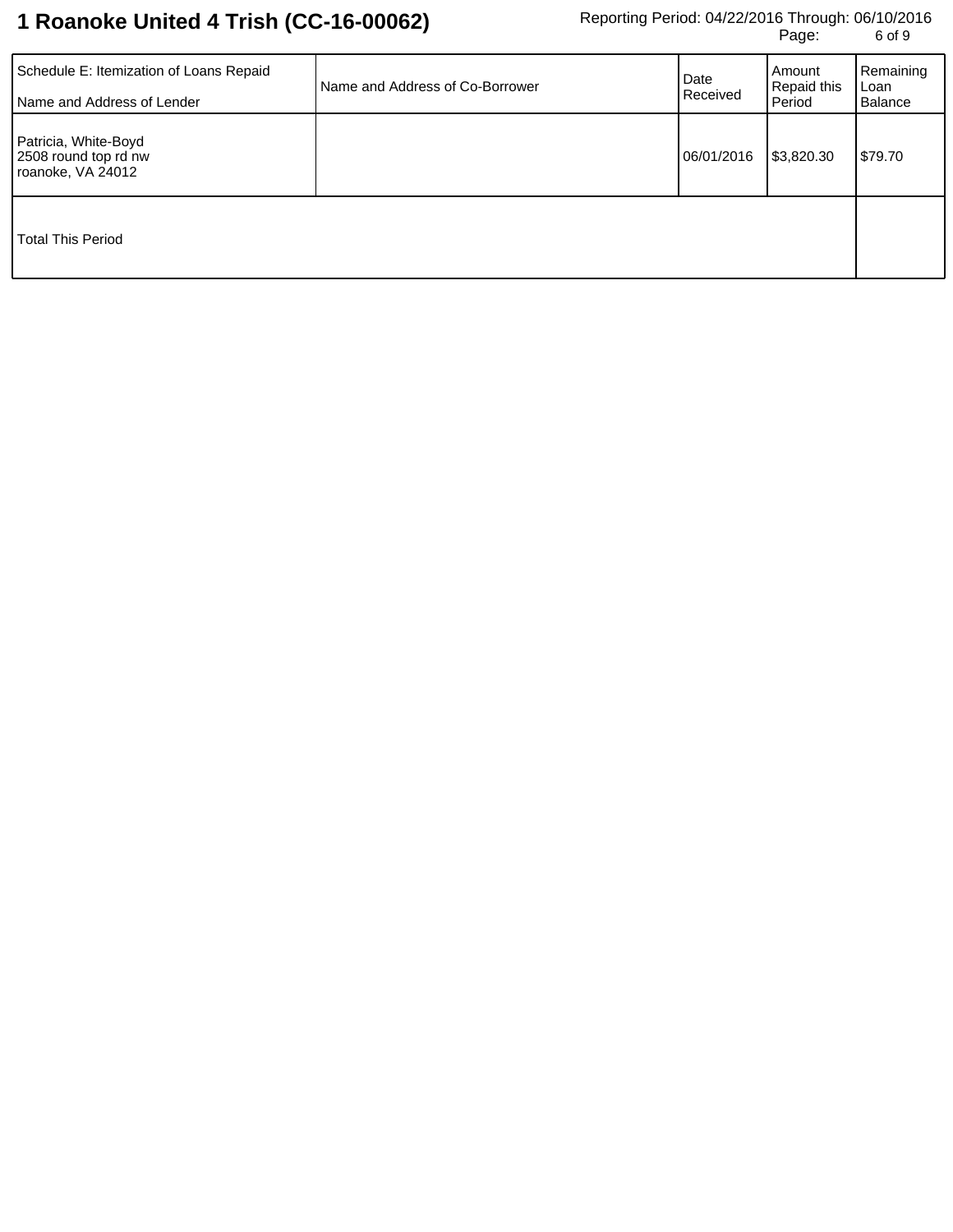| Schedule F: Debts remaining Unpaid as of this<br>Report<br>Name and Address of Creditor | Pupose of Obligation | Date Debt<br>Incurred | Amount<br>Remaining<br>Unpaid |
|-----------------------------------------------------------------------------------------|----------------------|-----------------------|-------------------------------|
| Patricia, White-Boyd<br>2508 round top rd nw<br>roanoke, VA 24012                       |                      | 04/01/2016            | \$79.70                       |
| <b>Total This Period</b>                                                                |                      |                       | \$79.70                       |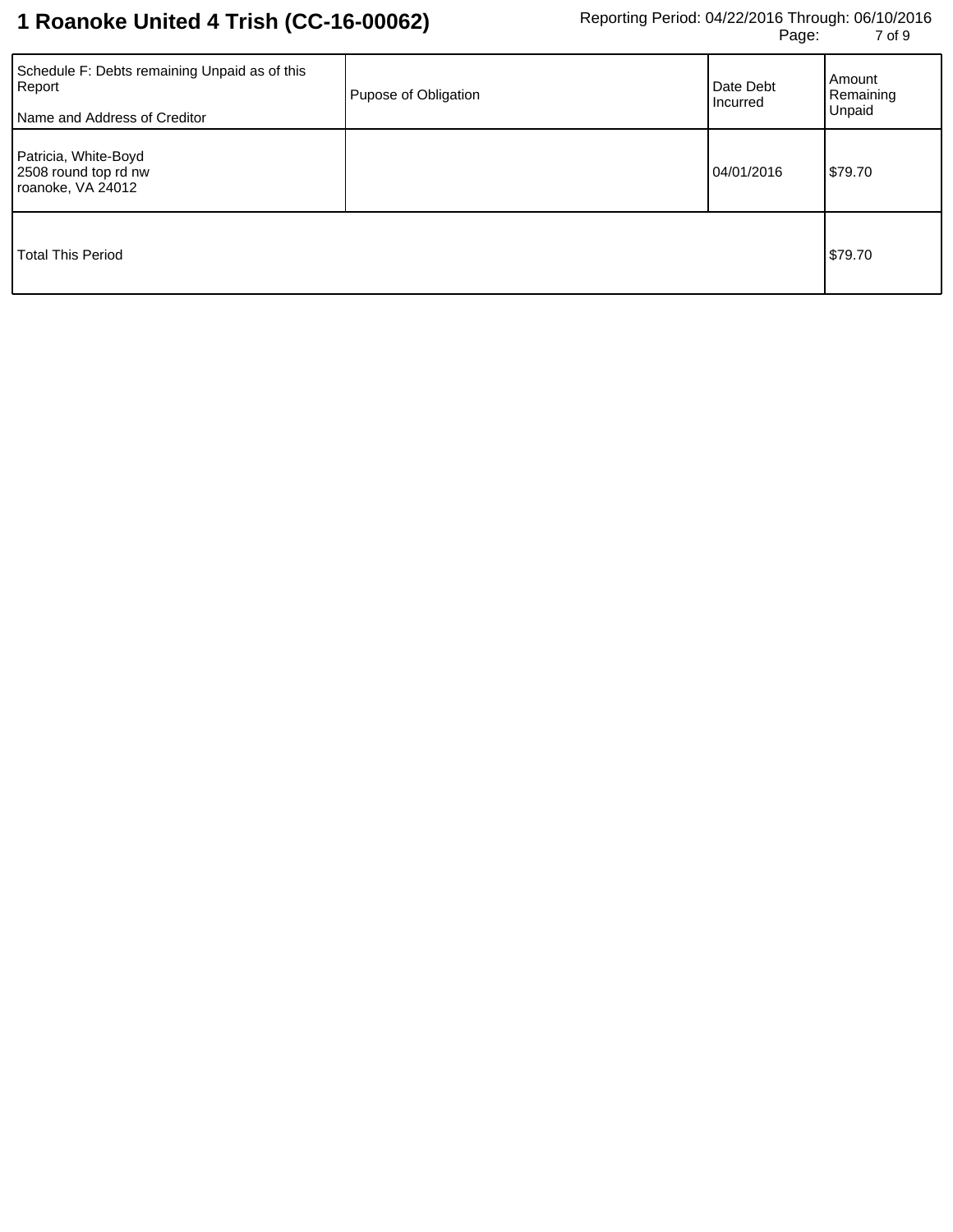## **1 Roanoke United 4 Trish (CC-16-00062)**

| <b>Schedule G: Statement of Funds</b>                          | Number of<br><b>Contributions</b> | Amount     |            |
|----------------------------------------------------------------|-----------------------------------|------------|------------|
| <b>Contributions Received This Period</b>                      |                                   |            |            |
| 1. Schedule A [Over \$100]                                     | $\mathbf 0$                       | \$0.00     |            |
| 2. Schedule B [Over \$100]                                     | 0                                 | \$0.00     |            |
| 3. Un-itemized Cash Contributions [\$100 or less]              | 0                                 | \$0.00     |            |
| 4. Un-itemized In-Kind Contributions [\$100 or less]           | $\overline{0}$                    | \$0.00     |            |
| 5. Total                                                       | $\bf{0}$                          |            | \$0.00     |
| <b>Bank Interest, Refunded Expenditures and Rebates</b>        |                                   |            |            |
| 6. Schedule C [also enter on Line 17b on Schedule H]           |                                   |            | \$0.00     |
| <b>Expenditures Made This Period</b>                           |                                   |            |            |
| 7. Schedule B [From line 2 Above]                              |                                   | \$0.00     |            |
| 8. Un-itemized In-Kind contributions [From line 4 Above]       |                                   | \$0.00     |            |
| 9. Schedule D [Expenditures]                                   |                                   | \$0.00     |            |
| 10. Total [add lines 7, 8 and 9]                               |                                   |            | \$0.00     |
| <b>Reconciliation of Loan Account</b>                          |                                   |            |            |
| 11. Beginning loan balance [from line 15 of last report]       |                                   | \$3,221.00 |            |
| 12. Loans received this period [from Schedule E-Part 1]        |                                   | \$0.00     |            |
| 13. Subtotal                                                   |                                   |            | \$3,221.00 |
| 14. Subtract: Loans repaid this period [from Schedule E-Part2] |                                   | \$3,820.30 |            |
| 15. Ending loan balance                                        |                                   |            | (\$599.30) |